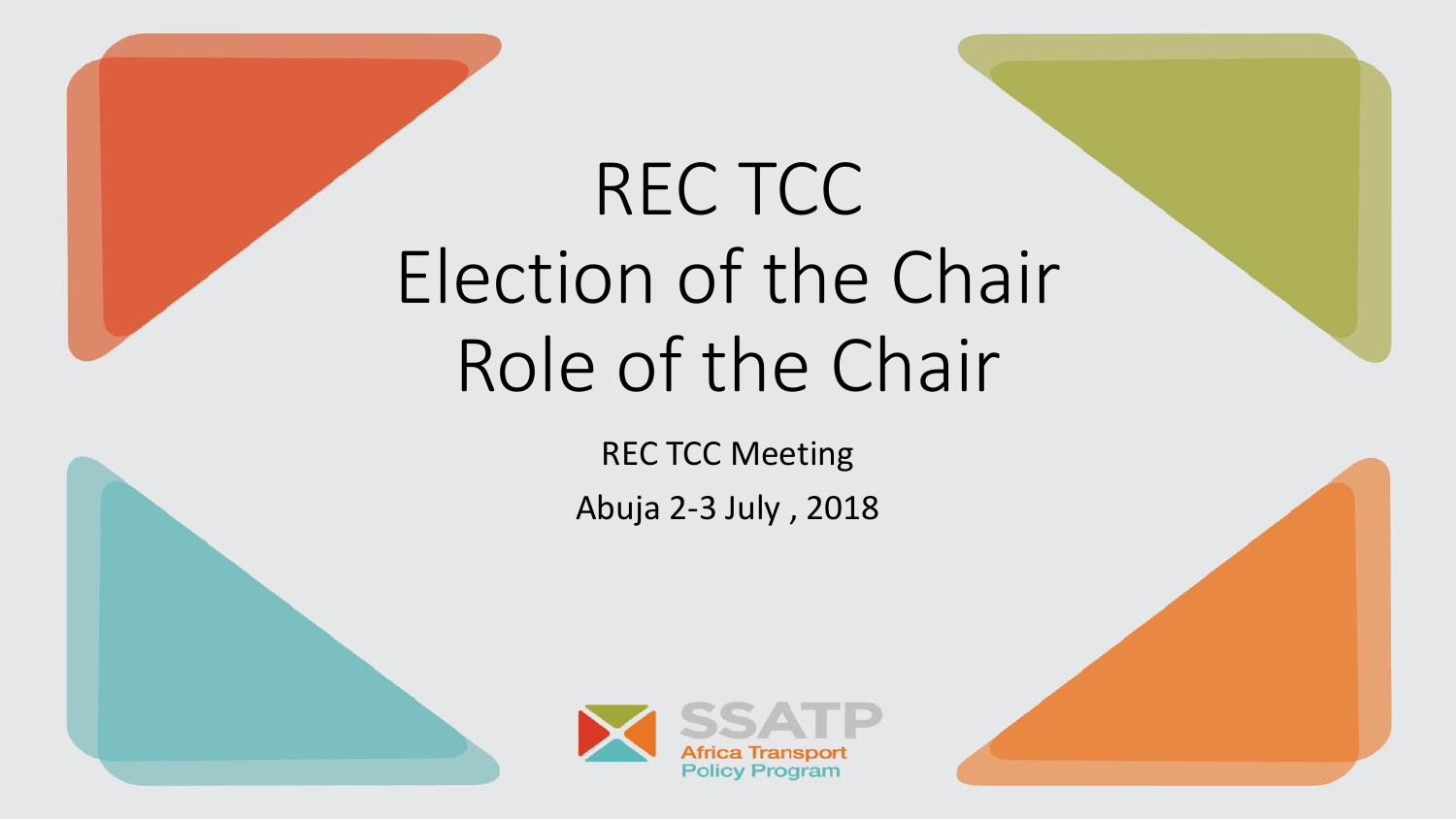## Election

- Chair drawn from member RECs
- Mandate of two years
- Ideally Director transport/ infrastructure
- The REC TCC Chair is ex-officio member of the SSATP Executive Committee
- Consensus among REC representatives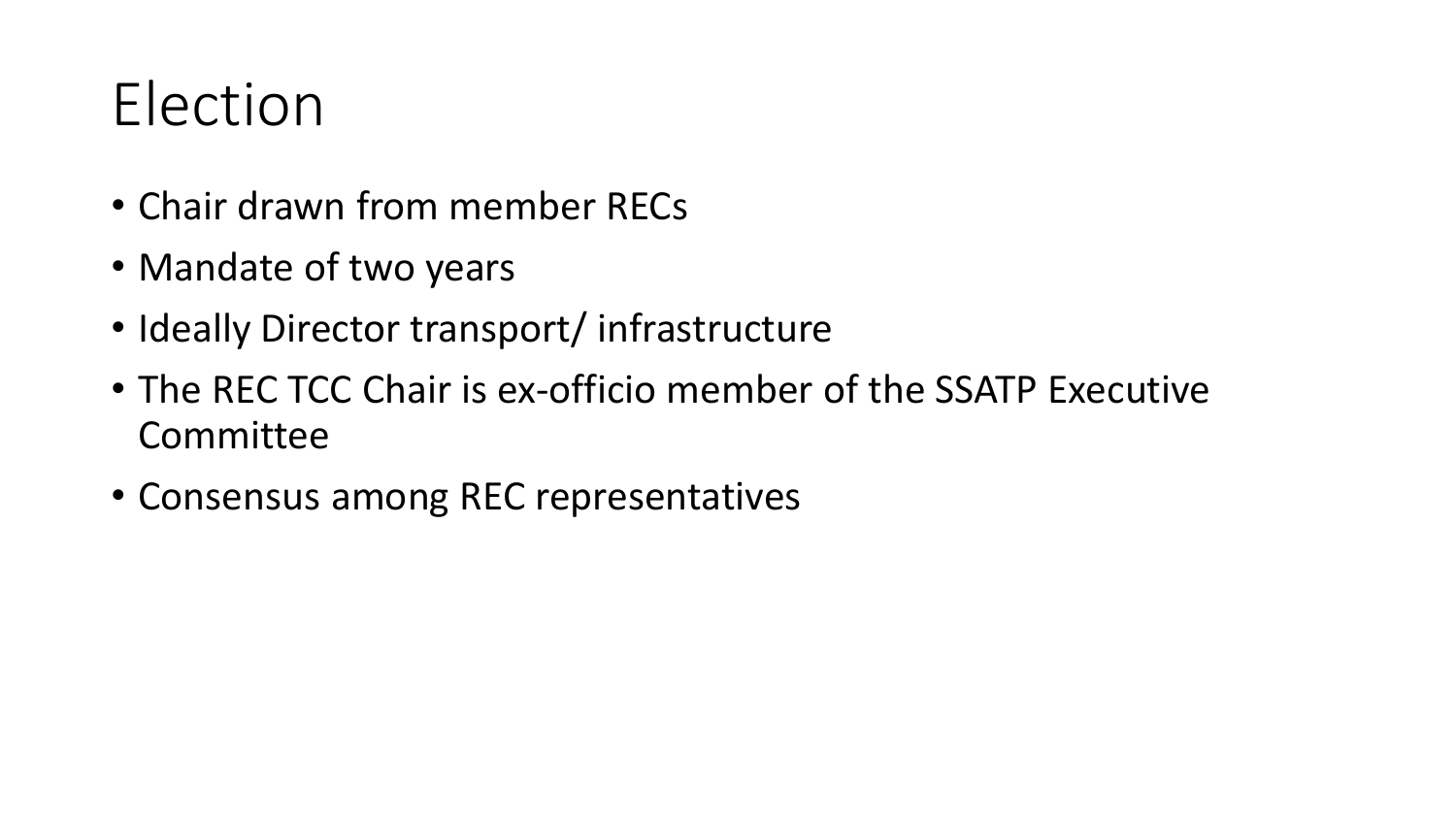### Election

- Sub regional rotational basis
- Past Chairs:
	- Amos Marawa, COMESA
	- Helene Guissou, UEMOA
	- Hosea Nyangweso, EAC
	- Jean Paul Libebele, ECCAS
- Current chair: Lovemore Bingandadi , SADC
- Next Chair should come from the West and Central African region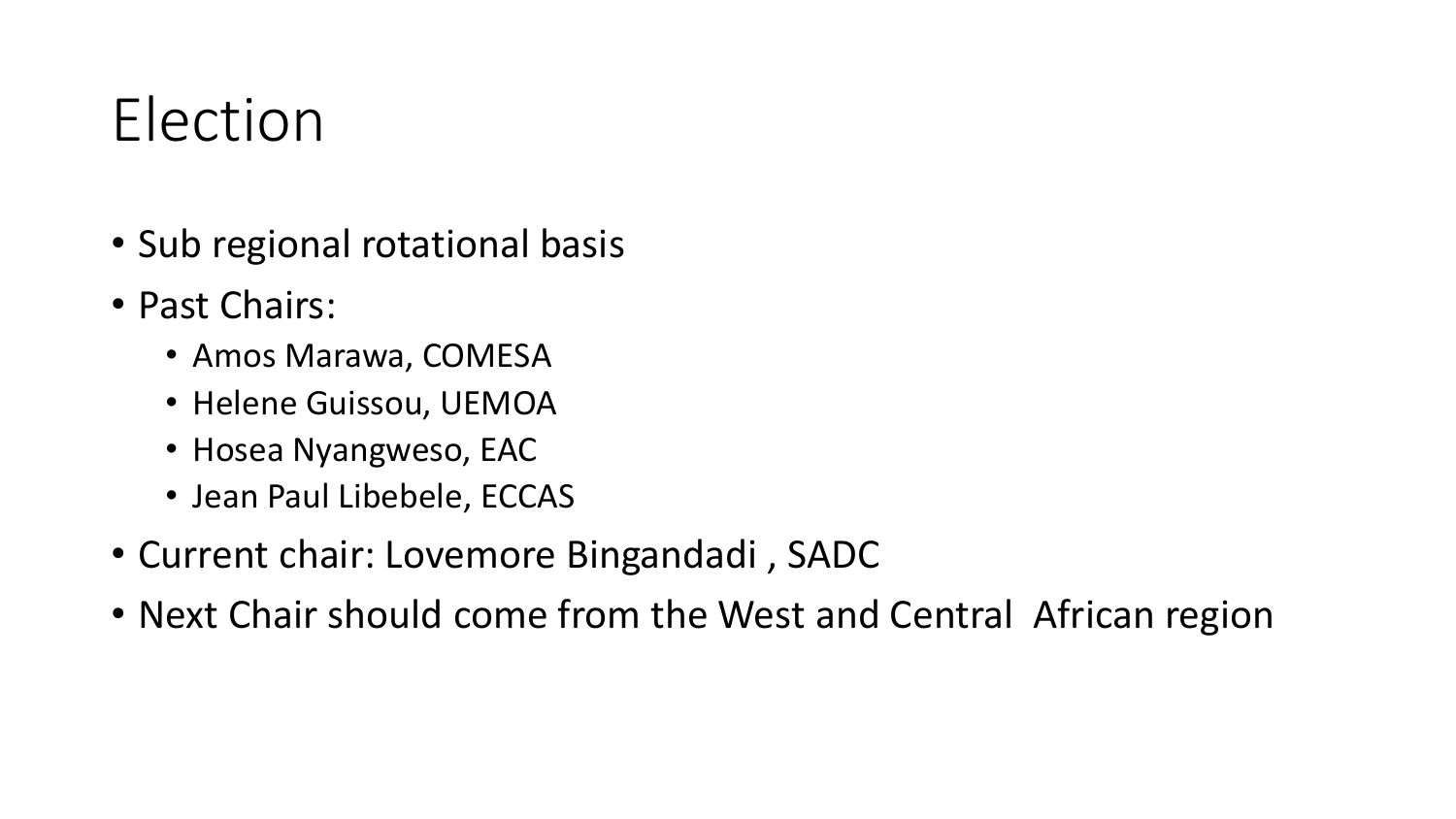### Election

- Background
- Reminder letter to all the Heads of the REC.
- No candidate at the Johannesburg REC TCC (November 20-22)
- Consensus from REC on extension of current chair
- Mandate until the SSATP AGM in Abuja ( July 2-6, 2018)
- Election scheduled and included in the program
- Preliminary contact to monitoring situation with West and Central Africa RECs
- Urge for consensus to have a chair elected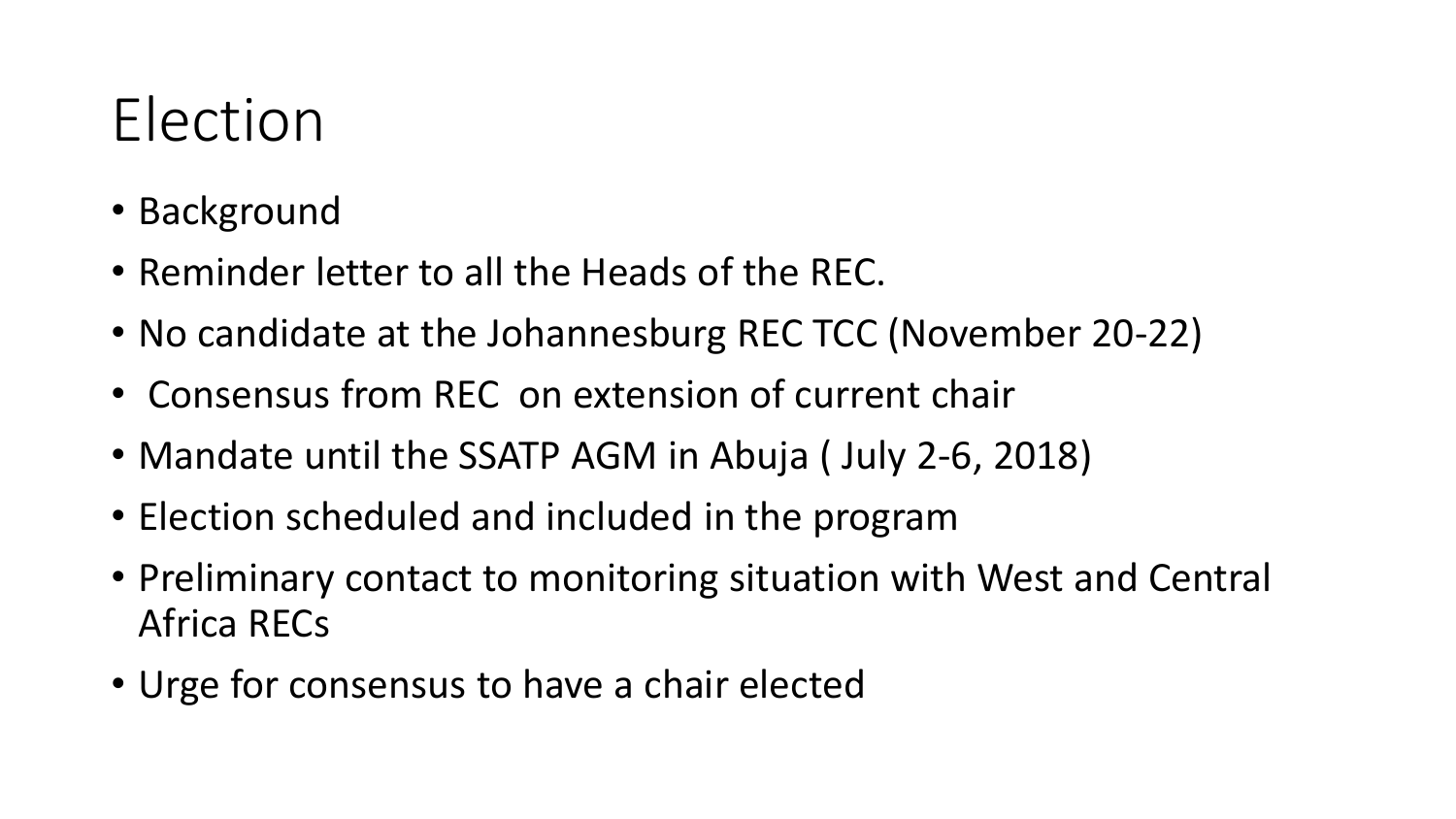#### Role of the REC TCC Chair

- Role of the Chair in between REC TCC meetings:
	- Attend EC meetings and AGM
	- SSATP and REC TCC visibility
	- Support to membership drive
	- Advocacy of policies from the work of SSATP